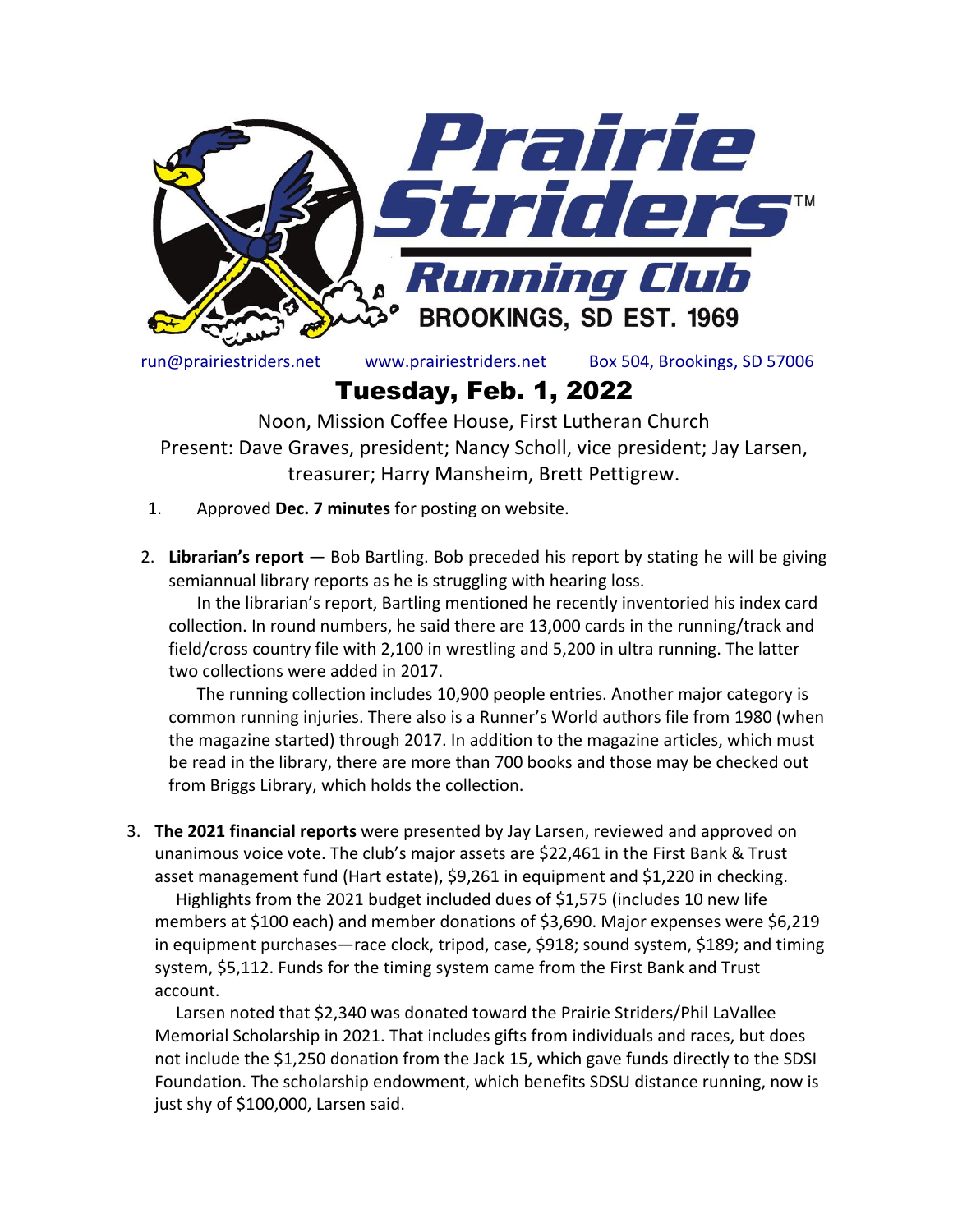Total income, including fund transfers, was \$11,415 with expenses totaling \$11,234 leaving a net of \$181.

**3. The 2022 budget** was presented by Larsen, reviewed and approved on unanimous voice vote. It calls for \$5,950 in income and \$5,840 in expenses with a net of \$110. The only significant difference between 2021 and 2022 is the equipment purchases. \$150 in budgeted in 2022.

## **4. Discussion on recruiting more people to learn timing system**

Brett Pettigrew suggested displaying as well as testing out the system at the spring group runs. It also was suggested that a step-by-step tutorial sheet be developed to help those who volunteer to learn the system from Brett and Jay.

**5. Considering awarding points towards races for attending meetings or being on the board**

This item morphed into a discuss on ways to improve attendance at board meetings as only five and four people, respectively, attended the last two meetings. One suggestion was to strongly encourage race directors or their designee to attend. *Look for a follow-up email on this.*

In addition to the idea of awarding free race entries to those who take part in board meetings, it also was suggested the club might benefit from having a formal board. Currently, the board is the four elected officers and anyone else who attends.

**6.** Spring CPR courses at Miller Wellness Center's large conference room at 2 p.m. Feb. 3, Feb. 22, March 24 and April 20. To register, please visit the Miller Wellness Center website.

Members were encouraged to pick a date and take advantage of this training, with the club reimbursing the cost.

**Note:** As of Feb. 1, Feb. 3 is filled. Feb. 22 (two spots available), March 24 (10 spots available), April 20 (six spots available).

## Miscellaneous

- 1. **Website sponsorship** —605 Running Co. to again sponsor web page.
- 2. **Longest Day 10K** Change in directors for 2022. Due to heavy work demands in the weeks leading up to the Longest Day 10K, Chris Gruenhagen has turned over race director duties to Derick Powers. Chris still plans to help at the race.
- 3. **Newsletter**  Hoping for late February. This is the annual postal mailing with membership renewals. Please send story ideas to run@prairiestriders.net.
- 4. **US flags update**  Dennis Willert (Willert Chiropractic) and John Coats (The Optical Shop) both said they still have plans to purchase and build 18 flags for the club to use at its races. Willert said he is still waiting on steel tubing, which is driven into the ground and used to hold the flag poles. A completion date is uncertain.